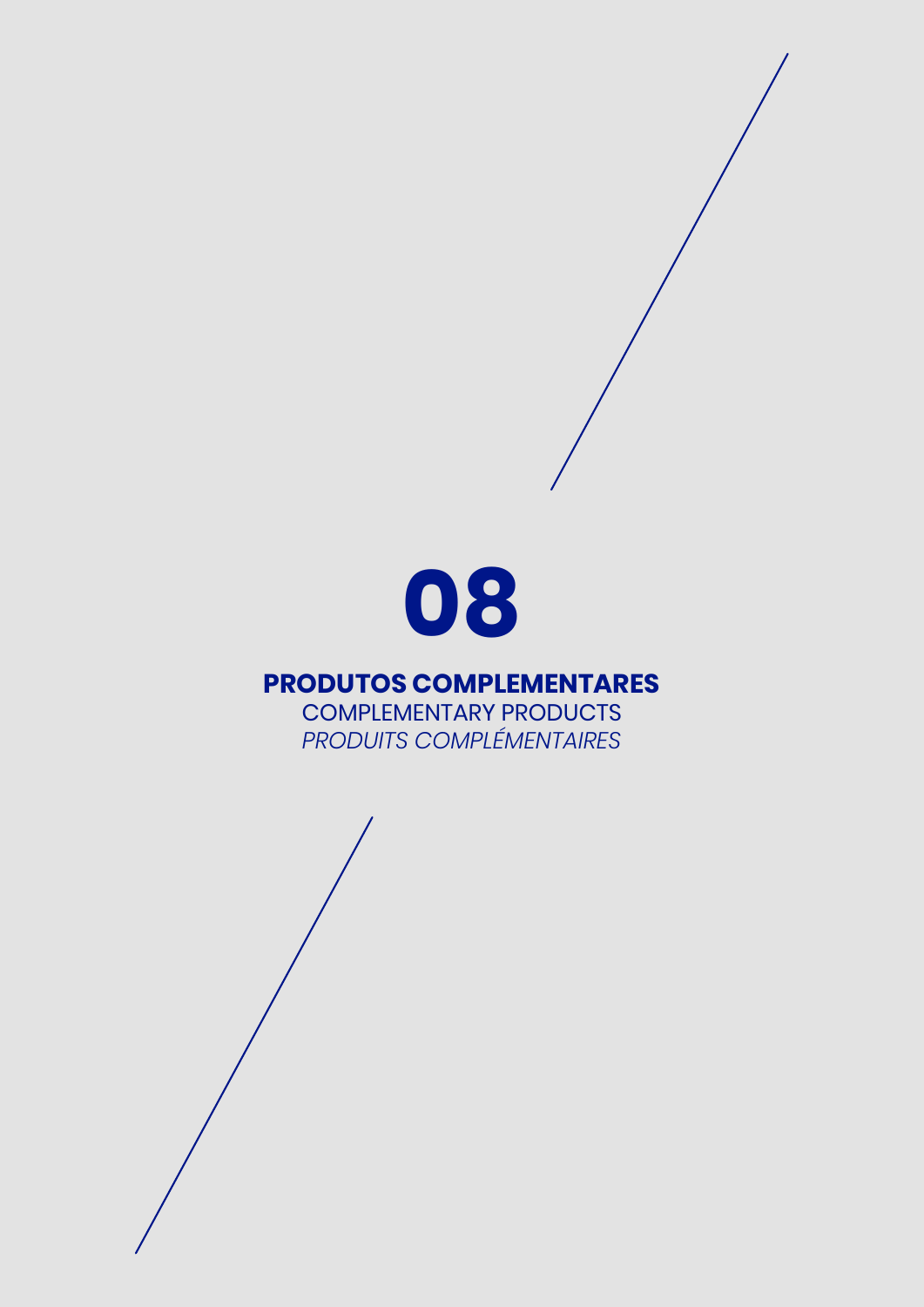



**www.jalt.pt**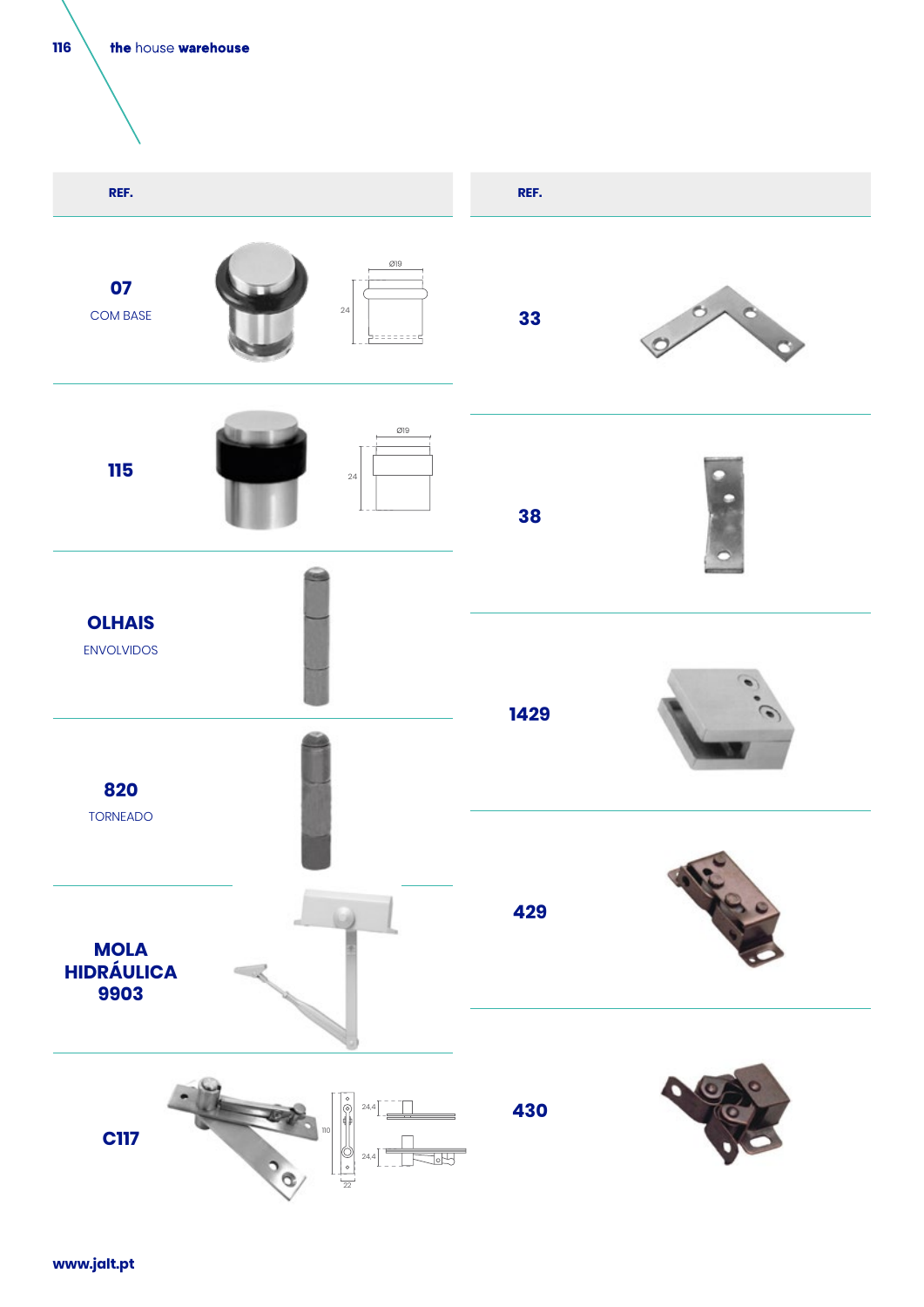the house warehouse

#### **117**

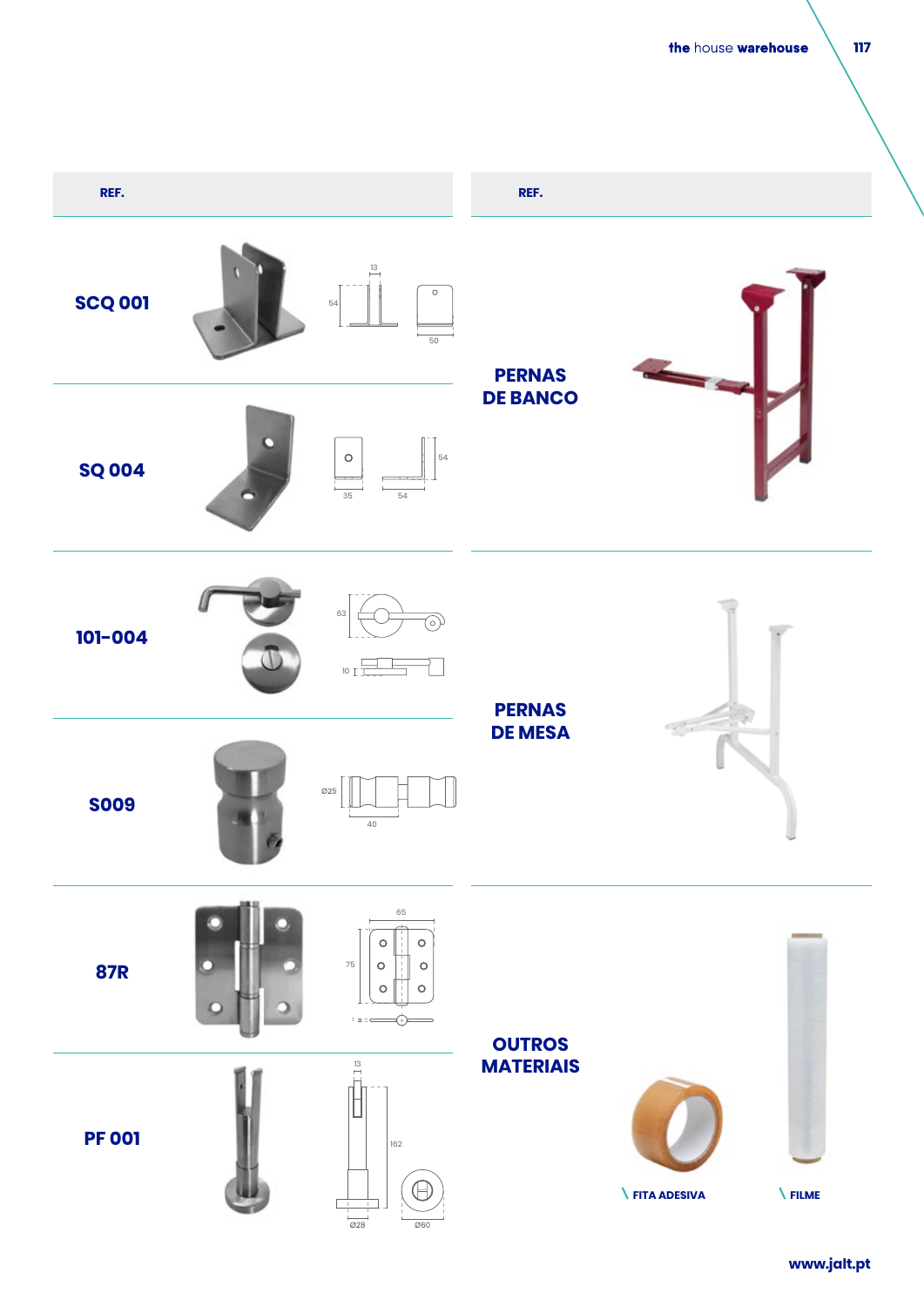the house warehouse

### **PARAFUSOS ZINCADOS**

|      |                  | $\mathbf{10}$            | 12                       | 16                       | 20              | 25              | 30              | 35                       | 40                          | 45              | 50                       | 60                       | 70                       | 80              | 90              | 100             | 110            | 120 |
|------|------------------|--------------------------|--------------------------|--------------------------|-----------------|-----------------|-----------------|--------------------------|-----------------------------|-----------------|--------------------------|--------------------------|--------------------------|-----------------|-----------------|-----------------|----------------|-----|
|      | L(mm)            | $\Box$                   | П                        | $\Box$                   | $\Box$          | Ē,              |                 |                          |                             |                 |                          |                          |                          |                 |                 |                 |                |     |
| 02,5 | <b>CABEÇA</b>    | PZ1                      | PZ1                      | PZ1                      | <b>PZ1</b>      | <b>PZ1</b>      |                 |                          |                             |                 |                          |                          |                          |                 |                 |                 |                |     |
|      | $\bigcirc$       | 1000                     | 1000                     | 1000                     | 1000            | 1000            |                 |                          |                             |                 |                          |                          |                          |                 |                 |                 |                |     |
|      | $\mathbf{L}(mm)$ | п                        | П                        | П                        | $\Box$          | Ē.              | п               | $\overline{\phantom{a}}$ | T.                          |                 |                          |                          |                          |                 |                 |                 |                |     |
| 03,0 | <b>CABEÇA</b>    | <b>PZ1</b>               | PZ1                      | <b>PZ1</b>               | PZ1             | <b>PZ1</b>      | PZ1             | PZ1                      | PZ1                         |                 |                          |                          |                          |                 |                 |                 |                |     |
|      | $\bigcirc$       | 1000                     | 1000                     | 1000                     | 1000            | 1000            | 1000            | 1000                     | 1000                        | ÷,              |                          |                          |                          |                 |                 |                 |                |     |
| 03,5 | $\mathbf{L}(mm)$ | ÷.                       | П                        | П                        | $\Box$          | $\Box$          | П               | п                        | $\mathbb{Z}^2$              | п               |                          |                          |                          |                 |                 |                 |                |     |
|      | <b>CABEÇA</b>    | ÷,                       | PZ <sub>2</sub>          | PZ <sub>2</sub>          | PZ <sub>2</sub> | PZ <sub>2</sub> | PZ <sub>2</sub> | PZ <sub>2</sub>          | PZ <sub>2</sub>             | PZ <sub>2</sub> | PZ <sub>2</sub>          | ٠                        |                          |                 |                 |                 |                |     |
|      | $\bigcirc$       | $\overline{\phantom{a}}$ | 1000                     | 1000                     | 1000            | 1000            | 1000            | 1000                     | 1000                        | 500             | 500                      | $\overline{\phantom{a}}$ |                          |                 |                 |                 |                |     |
|      | $\mathbf{L}(mm)$ |                          |                          | Ē,                       | Ē,              | Ē,              | $\blacksquare$  | $\blacksquare$           | П                           | П               | П                        | п                        | Ē,                       |                 |                 |                 |                |     |
| 04,0 | <b>CABEÇA</b>    |                          | ٠                        | PZ <sub>2</sub>          | PZ <sub>2</sub> | PZ <sub>2</sub> | PZ <sub>2</sub> | PZ <sub>2</sub>          | PZ <sub>2</sub>             | PZ <sub>2</sub> | PZ <sub>2</sub>          | PZ <sub>2</sub>          | PZ <sub>2</sub>          |                 |                 |                 |                |     |
|      | $\bigcirc$       | ٠                        | $\overline{\phantom{a}}$ | 1000                     | 1000            | 1000            | 1000            | 1000                     | 500                         | 500             | 500                      | 200                      | 200                      |                 |                 |                 |                |     |
|      | $\mathbf{L}(mm)$ |                          |                          | $\overline{\phantom{a}}$ | Ē,              | Ē.              | m,              | $\blacksquare$           | $\mathbb{Z}^2$              | Ē,              | $\overline{\phantom{a}}$ | $\blacksquare$           | $\overline{\phantom{a}}$ | г               |                 |                 |                |     |
| 04,5 | <b>CABEÇA</b>    |                          |                          | PZ <sub>2</sub>          | PZ <sub>2</sub> | PZ <sub>2</sub> | PZ <sub>2</sub> | PZ <sub>2</sub>          | PZ <sub>2</sub>             | PZ <sub>2</sub> | PZ <sub>2</sub>          | PZ <sub>2</sub>          | PZ <sub>2</sub>          | PZ <sub>2</sub> |                 |                 |                |     |
|      | $\bigcirc$       | ÷,                       | $\overline{\phantom{a}}$ | 1000                     | 1000            | 1000            | 1000            | 500                      | 500                         | 500             | 500                      | 500                      | 200                      | 200             | ÷               |                 |                |     |
|      | L(mm)            |                          |                          |                          |                 |                 | п               | $\blacksquare$           | г                           | г               | <b>Tal</b>               | П                        | г                        | T.              | $\Box$          | п               |                |     |
| 05,0 | <b>CABEÇA</b>    |                          |                          |                          |                 |                 | PZ <sub>2</sub> | PZ <sub>2</sub>          | PZ <sub>2</sub>             | PZ <sub>2</sub> | PZ <sub>2</sub>          | PZ <sub>2</sub>          | PZ <sub>2</sub>          | PZ <sub>2</sub> | PZ <sub>2</sub> | PZ <sub>2</sub> |                |     |
|      | $\bigcirc$       |                          |                          |                          |                 | L               | 500             | 500                      | 500                         | 200             | 200                      | 200                      | 200                      | 200             | 200             | 200             | ÷              |     |
|      | L(mm)            |                          |                          |                          |                 |                 |                 | ÷,                       | $\mathcal{L}_{\mathcal{A}}$ | п               | п                        | п                        | Ē,                       | T.              | m,              | $\blacksquare$  | $\blacksquare$ | T.  |
| Ø6,0 | <b>CABEÇA</b>    |                          |                          |                          |                 |                 |                 |                          | PZ3                         | PZ3             | PZ3                      | PZ3                      | PZ3                      | PZ3             | PZ3             | PZ3             | PZ3            | PZ3 |
|      | $\bigcirc$       |                          |                          |                          |                 |                 |                 |                          | 200                         | 200             | 200                      | 200                      | 200                      | 100             | 100             | 100             | 100            | 100 |

REF **07** COM ABA REF **07B** SEM ABA









**118**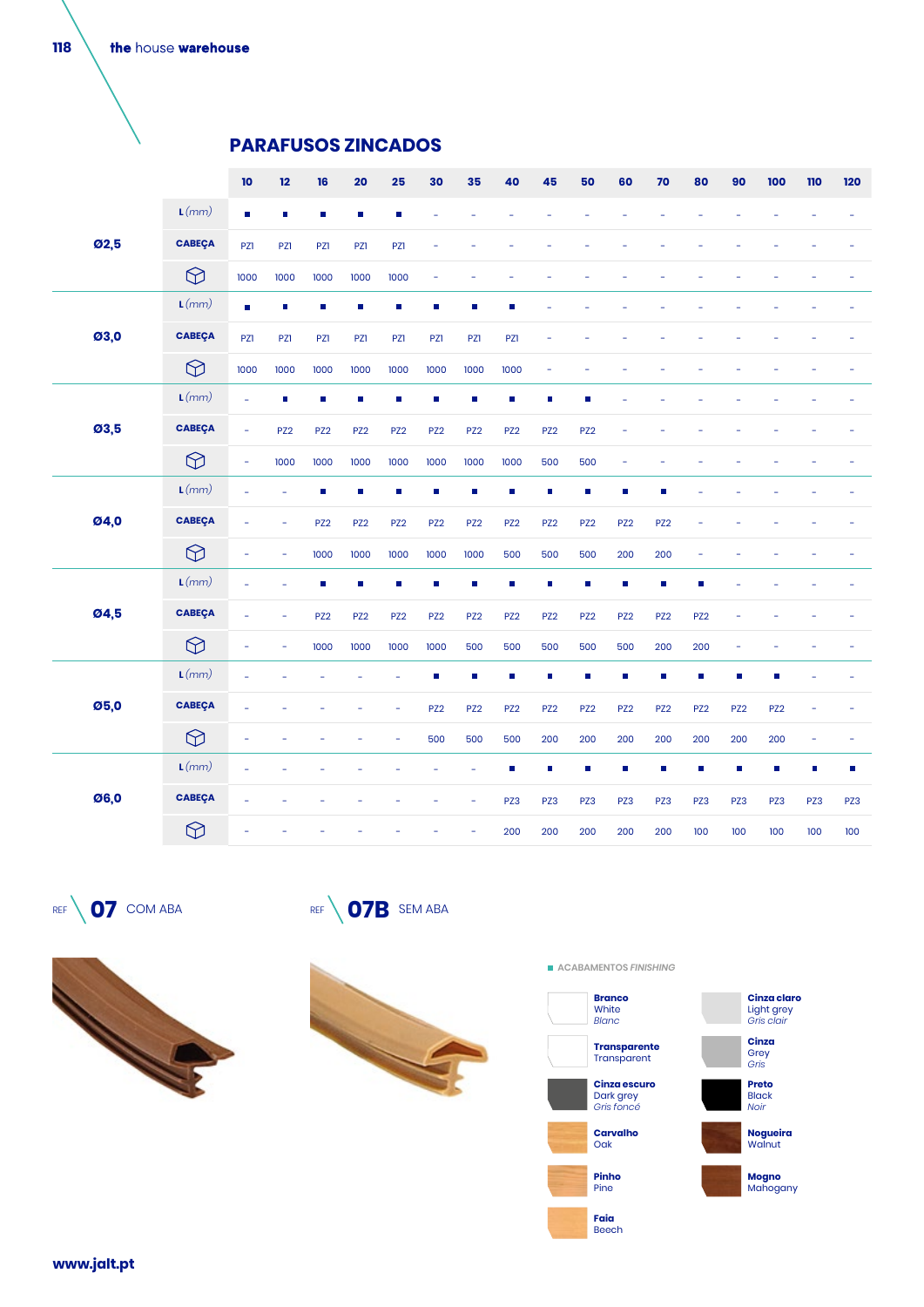#### **PARAFUSOS AMARELOS**

|                  | $\mathbf{10}$  | 12              | ${\bf 16}$      | 20              | 25              | 30              | 35              | 40              | 45                          | 50              | 60                       | 70              | 80              | 90              | 100             | 110 | 120 | 140 | 150 | 160 | 180 | 200 |
|------------------|----------------|-----------------|-----------------|-----------------|-----------------|-----------------|-----------------|-----------------|-----------------------------|-----------------|--------------------------|-----------------|-----------------|-----------------|-----------------|-----|-----|-----|-----|-----|-----|-----|
| L(mm)            | $\blacksquare$ |                 |                 |                 |                 |                 |                 |                 |                             |                 |                          |                 |                 |                 |                 |     |     |     |     |     |     |     |
| <b>CABEÇA</b>    | PZ1            | PZ1             | PZ1             | PZ1             | PZ1             | ۰               |                 |                 |                             |                 |                          |                 |                 |                 |                 |     |     |     |     |     |     |     |
| $\bigotimes$     | 1000           | 1000            | 1000            | 1000            | 1000            | Ē,              |                 |                 |                             |                 |                          |                 |                 |                 |                 |     |     |     |     |     |     |     |
| $\mathbf{L}(mm)$ | $\blacksquare$ | г               | T.              | п               | г               | T.              | п               | г               |                             |                 |                          |                 |                 |                 |                 |     |     |     |     |     |     |     |
| <b>CABEÇA</b>    | PZ1            | PZ1             | PZ1             | PZ1             | PZ1             | <b>PZ1</b>      | PZ1             | <b>PZ1</b>      |                             |                 |                          |                 |                 |                 |                 |     |     |     |     |     |     |     |
| $\bigcirc$       | 1000           | 1000            | 1000            | 1000            | 1000            | 1000            | 1000            | 1000            |                             |                 |                          |                 |                 |                 |                 |     |     |     |     |     |     |     |
| L(mm)            | L,             | г               | п               | п               | г               | T.              | П               | <b>I</b>        | Г                           |                 |                          |                 |                 |                 |                 |     |     |     |     |     |     |     |
| <b>CABEÇA</b>    | ÷              | PZ <sub>2</sub> | PZ <sub>2</sub> | PZ <sub>2</sub> | PZ <sub>2</sub> | PZ <sub>2</sub> | PZ <sub>2</sub> | PZ <sub>2</sub> | PZ <sub>2</sub>             | PZ <sub>2</sub> |                          |                 |                 |                 |                 |     |     |     |     |     |     |     |
| $\bigotimes$     | ÷,             | 1000            | 1000            | 1000            | 1000            | 1000            | 1000            | 1000            | 500                         | 500             | $\overline{\phantom{a}}$ |                 |                 |                 |                 |     |     |     |     |     |     |     |
| $\mathbf{L}(mm)$ |                |                 | T.              | П               | П               | Ē,              | Ē,              | П               | $\mathcal{L}_{\mathcal{A}}$ | П               | п                        |                 |                 |                 |                 |     |     |     |     |     |     |     |
| <b>CABEÇA</b>    | ä,             |                 | PZ <sub>2</sub> | PZ <sub>2</sub> | PZ <sub>2</sub> | PZ <sub>2</sub> | PZ <sub>2</sub> | PZ <sub>2</sub> | PZ <sub>2</sub>             | PZ <sub>2</sub> | PZ <sub>2</sub>          | PZ <sub>2</sub> |                 |                 |                 |     |     |     |     |     |     |     |
| $\bigcirc$       | ÷              | ÷               | 1000            | 1000            | 1000            | 1000            | 1000            | 500             | 500                         | 500             | 200                      | 200             | ٠               |                 |                 |     |     |     |     |     |     |     |
| $\mathbf{L}(mm)$ |                |                 |                 |                 |                 | г               | п               | <b>I</b>        |                             | ٦               | П                        |                 | г               |                 |                 |     |     |     |     |     |     |     |
| <b>CABEÇA</b>    | ä,             |                 | PZ <sub>2</sub> | PZ <sub>2</sub> | PZ <sub>2</sub> | PZ <sub>2</sub> | PZ <sub>2</sub> | PZ <sub>2</sub> | PZ <sub>2</sub>             | PZ <sub>2</sub> | PZ <sub>2</sub>          | PZ <sub>2</sub> | PZ <sub>2</sub> |                 |                 |     |     |     |     |     |     |     |
| $\bigotimes$     | ÷,             | ÷               | 1000            | 1000            | 1000            | 1000            | 500             | 500             | 500                         | 500             | 500                      | 200             | 200             | ٠               |                 |     |     |     |     |     |     |     |
| $\mathbf{L}(mm)$ |                |                 |                 |                 |                 | T.              | П               | <b>I</b>        | г                           | ۰               | п                        | г               | Ē,              |                 |                 |     |     |     |     |     |     |     |
| <b>CABEÇA</b>    |                |                 |                 |                 |                 | PZ <sub>2</sub> | PZ <sub>2</sub> | PZ <sub>2</sub> | PZ <sub>2</sub>             | PZ <sub>2</sub> | PZ <sub>2</sub>          | PZ <sub>2</sub> | PZ <sub>2</sub> | PZ <sub>2</sub> | PZ <sub>2</sub> |     |     |     |     |     |     |     |
| $\bigotimes$     | Ē,             |                 |                 |                 | ÷               | 500             | 500             | 500             | 200                         | 200             | 200                      | 200             | 200             | 200             | 200             | ÷   |     |     |     |     |     |     |
| L(mm)            |                |                 |                 |                 |                 |                 | Ĺ.              | <b>I</b>        | г                           | п               | п                        | П               | $\Box$          | г               | П               | п   |     | П   | п   | T.  | п   | п   |
| <b>CABEÇA</b>    |                |                 |                 |                 |                 |                 |                 | PZ3             | PZ3                         | PZ3             | PZ3                      | PZ3             | PZ3             | PZ3             | PZ3             | PZ3 | PZ3 | PZ3 | PZ3 | PZ3 | PZ3 | PZ3 |
| $\bigcirc$       |                |                 |                 |                 |                 |                 |                 | 200             | 200                         | 200             | 200                      | 200             | 100             | 100             | 100             | 100 | 100 | 100 | 100 | 100 | 100 | 100 |









SELF-ADHESIVE HOLES **.** *TROUS AUTO-ADHÉSIFS*



**www.jalt.pt www.jalt.pt**